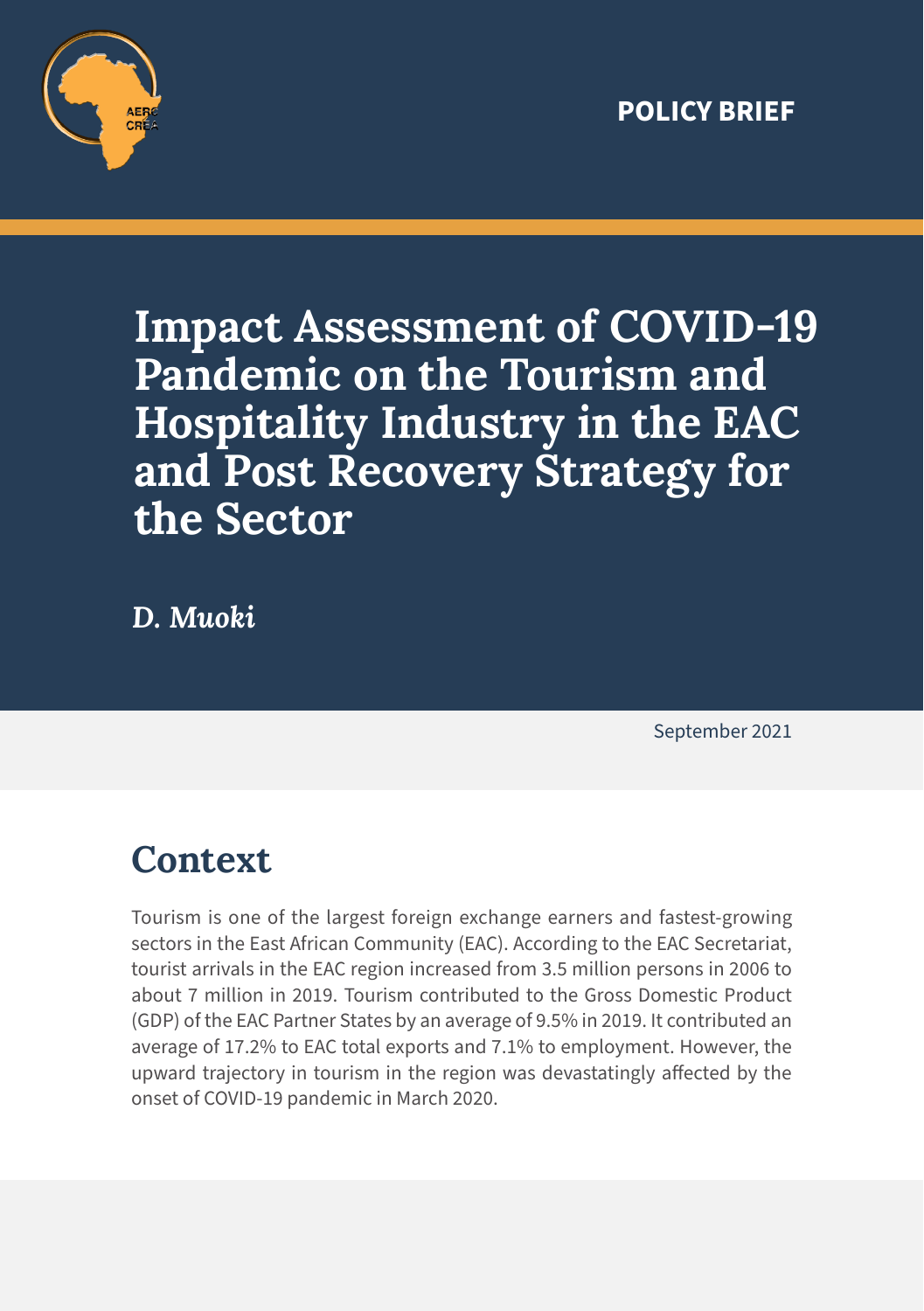### **The Problem**

The East Africa Business Council (EABC) commissioned a study titled: Impact Assessment of COVID-19 Pandemic on the Tourism and Hospitality Industry in the EAC and Post Recovery Strategy for the Sector. The study aimed at assessing the impact of COVID-19 on the tourism and hospitality industry, and to generate policy options that the EAC Partner States should adopt to protect sector players from COVID-19 disruptions and future pandemics. The main activities of the study included: assessment of the impact of COVID-19 pandemic on the tourism and hospitality industry in the EAC; analysis of the current fiscal incentives for the sector; assessment of the non-tariff barriers that the sector has faced during this period of the pandemic; and proposing recommendations for the tourism sector in the EAC arising from the assessment.

To achieve the objectives, a qualitative method through interviews with key industry informants drawn from the East African Community (EAC) Secretariat and apex tourism organizations including East African Tourism Platform (EATP), Kenya Tourism Federation (KTF), Kenya National Convention Bureau (KNCB), Rwanda Chamber of Tourism (RCoT), Uganda Tourism Association (UTA), Tourism Confederation of Tanzania (TCT), Kenya Association of Women in Tourism (KAWT), and Tour Operators Society of Kenya (TOSK) was deployed. Online questionnaire was administered to all key subsectors of the tourism and hospitality industry aimed at determining how the sector was impacted at micro-level. A trend analysis of key tourism indicators from statistical reports from Partner States and other sources was also done.

According to the online survey of tourism businesses from across the region, the respondents indicated that they lost between 25% and 100% of their projected revenue during the COVID-19 period. The respondents indicated that business undertook various operational changes including; reducing staff by more than 50%, maintaining staff at partial pay, with others reducing staff up to 50% while maintaining them on partial pay. Others reduced staff by up to 50% and reduced working hours by 50%, while others closed down their business. According to key informants, businesses turned to borrowing to fund their running expenditures such as rent and utilities due to reduced operational capital.

The study established that the government protocols, though meant to curb the spread of the pandemic, they generally introduced non-tariff barriers which brought unplanned expenditures on the tourism and hospitality businesses leading to the increased capital expenses required to ensure stipulated standards and regulations are adhered to. Mandatory PCR (COVID-19) testing for travellers to Kenya, Rwanda and Uganda, and mandatory quarantine contributed to avoidance of these destinations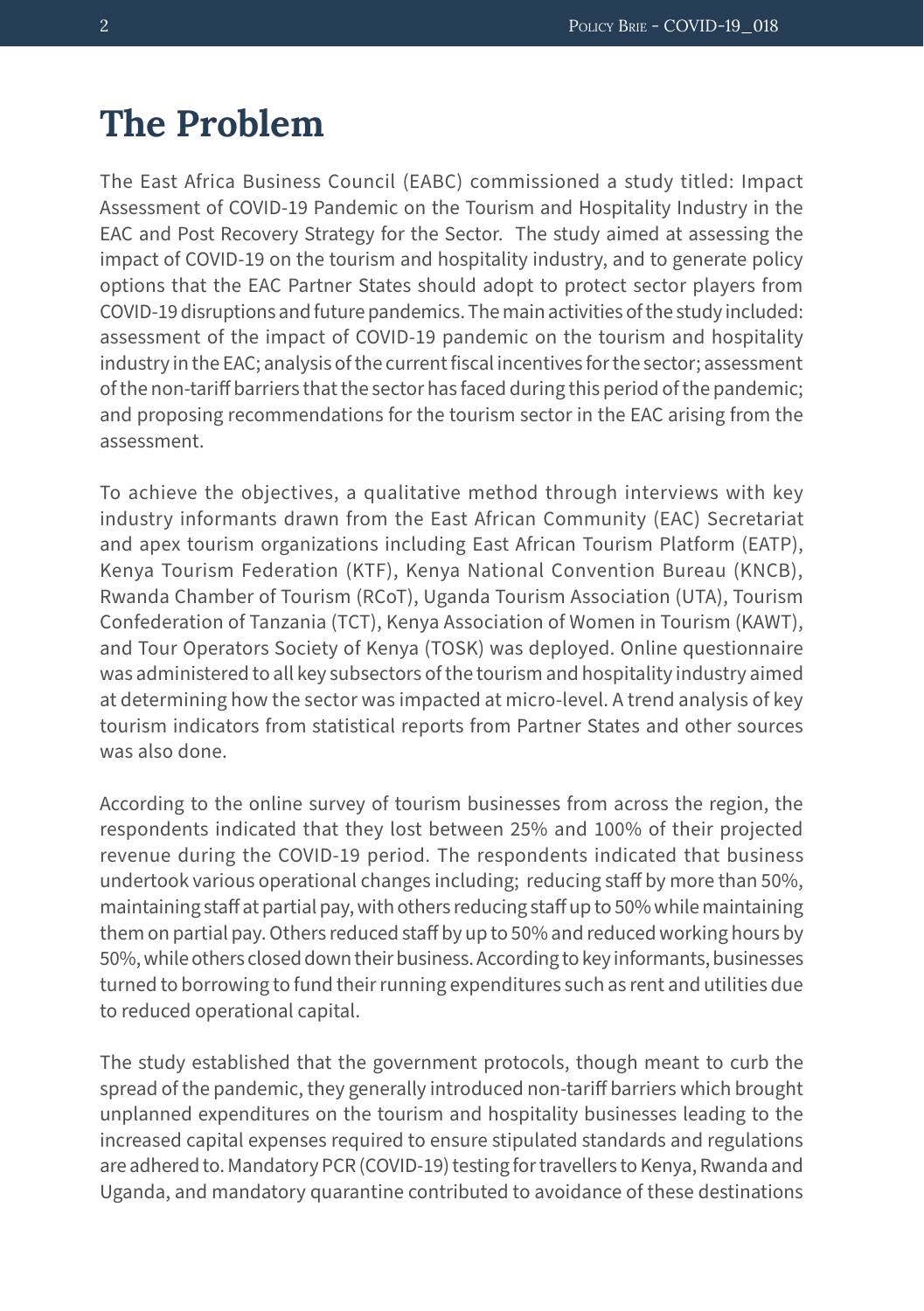altogether hence reduction in the number of visitors. The survey shows that the nontariff barriers imposed, control of movements (lockdowns), and reduced operating hours (curfews) affected the businesses severely and catastrophically at 52.0% and 40%, respectively.

## **Implication for policy makers**

The key policy interventions recommended are categorized under seven broad themes, with specific intervention proposed under these broad areas are as outlined hereunder.

#### **1. Sustainable financial and fiscal incentives**

- Devise affordable loan schemes to support tourism business;
- Provide or extend moratorium on loans until sector recovers;
- Sustain tax and statutory reductions until sector recovers;
- Establishment of special fund specific to subsectors such as MICE;
- Establishment of government subsidies for exhibitions organizers;
- The governments to have a recovery kitty in case of another crisis; and
- Temporary (midterm) reduction of park fees, visa fees and other consumer-related costs to encourage travel.

#### **2. Public health/medical/protocols**

- Review of National Health Insurance Funds and Insurance Policies to cater for COVID-19 related cases and future crisis;
- Enhance access to testing and medication, compensation of sick pay, and strengthening the social safety net to support vulnerable people;
- Roll out a regional-wide vaccination drive to reassure tourist markets;
- Harmonization of health and hygiene procedures (response to pandemics and public health issues) at the regional level; and
- Open business tourism but under strict guidelines specific to the MICE subsector.

#### **3. Policy and regulatory frameworks**

- Review tourism regulatory framework to accommodate new trends including working from home and use of digital platforms;
- Harmonization of tourism policies, laws and standards in the region; and
- Categorize business events, also known as MICE, in the context of trade, economic development, social, and investment policies rather than tourism policy.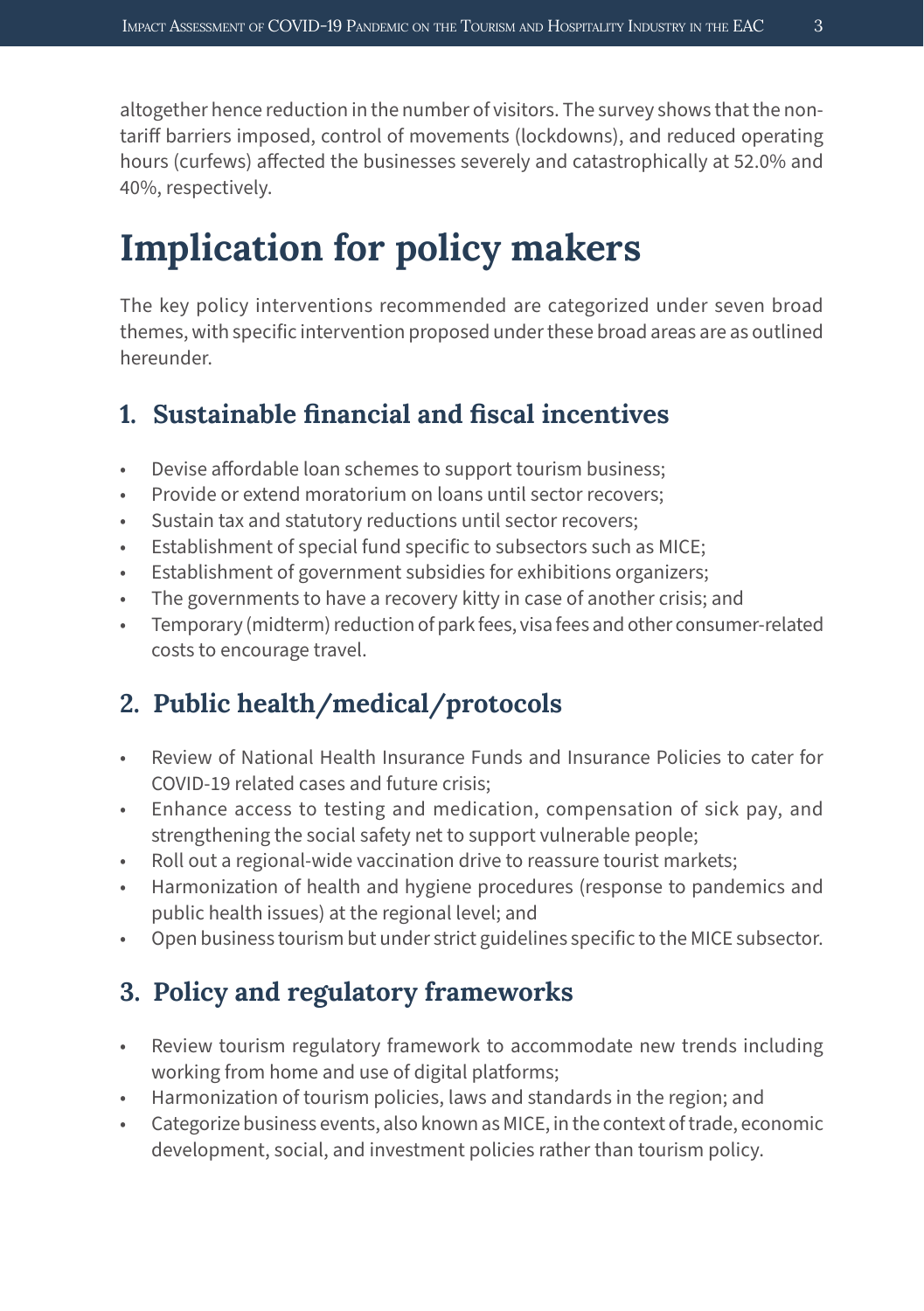#### **4. Human capital development**

- Capacity-building for tourism service providers on leveraging digital technologies for product development and marketing; and
- Enhance professional standards for tour service providers, including tour operators and tour guides.

#### **5. Tourism product development and marketing: Build back better**

- Build in sustainability into the recovery process sustainable environmental, social, and financial practices;
- Diversify the domestic and regional tourism products;
- Undertake aggressive domestic and regional tourism campaigns;
- Address travel cost issues in the region by pursuing single air space policy;
- Ease movement of tourists into and within the region;
- Tourism industry should be classified as an essential service since it supports other sectors of the economy;
- Diversify sources of wildlife conservation revenue;
- Enhance uptake of digital technologies in tourism marketing and promotion; and
- Develop regional and national digital platform for promoting tourism.
- 6. Gender and affirmative action
- Inclusive stakeholder (Government, Community Based Tourism Organisations [CBTOs], Women, Youth and Persons living With Disability Associations [PWD], Non-Governmental Organisations [NGOs]) and strategic partner engagement on areas of priorities for the recovery process;
- Financial incentives and mitigation measures should prioritize people then place, with deliberate measures being put in place to support the women, youth, and SMEs; and
- Undertake a skills need assessment for women in tourism based on the new industry trends emerging as part of the impact of the pandemic and other related data.

#### **7. Crisis management mechanism**

- Creation of emergency think tanks to deal with future pandemics and effects on the economy;
- Development of expertize and empowerment of staff in the sector on handling pandemics;
- Develop sector risk and crisis management plan;
- Establishment of a harmonized regional tourism crisis management mechanism; and
- Educate the masses more on the pandemic.